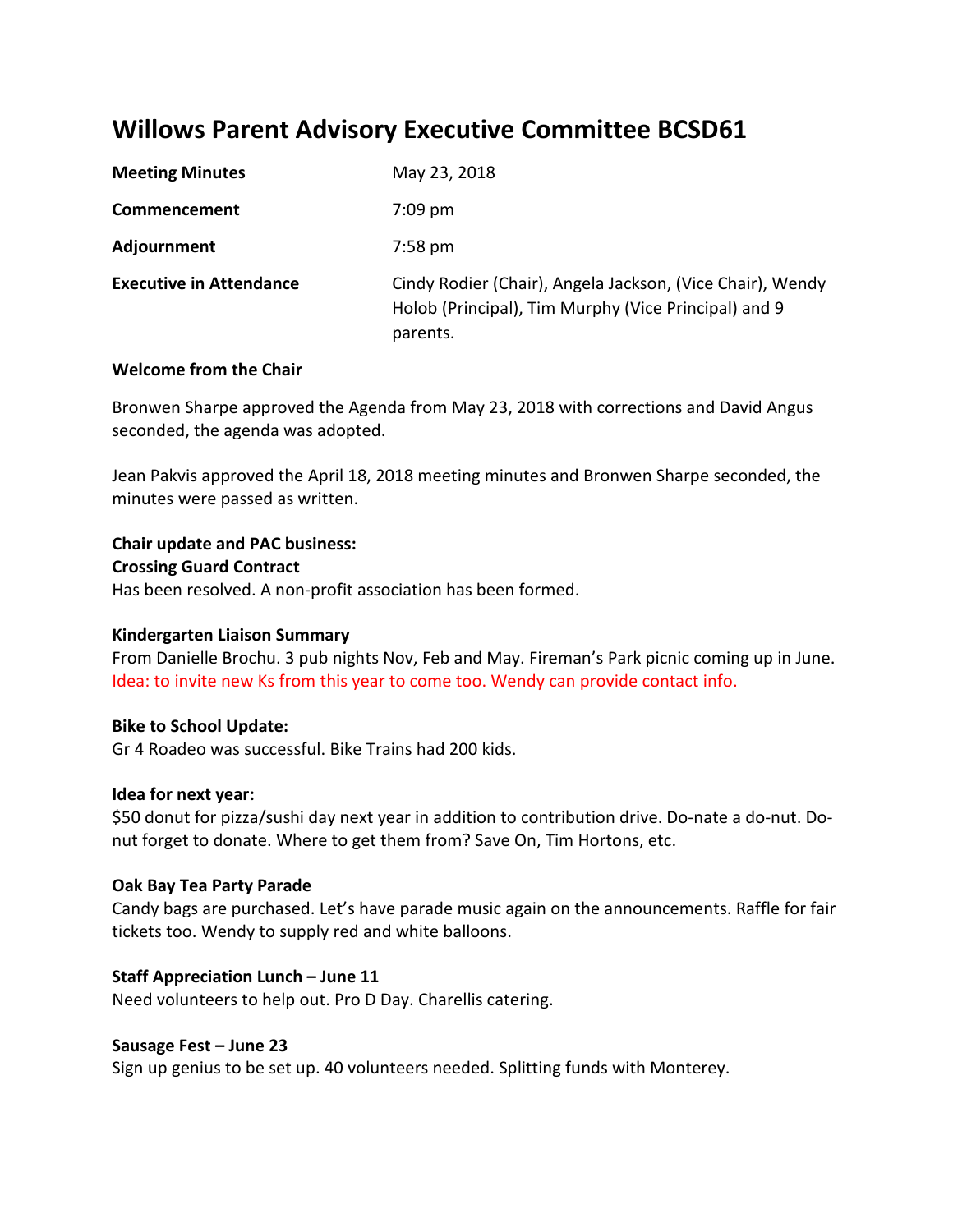#### **Playground Update from Bronwen:**

Cement is drying. Spider web is done. Almost done. Will have official opening in June. Corporate donors invited for ribbon cutting. Grade 4s and 5s on playground wearing red and white.

Ideas for next fundraising – hand dryers, big fans for gym, second gaga ball pit, soccer turf pit for K/1 side, ask Catherine Vallance (sp?) about turf.

**Action item** to follow up and discuss further ideas at June meeting. Vote that we want to look into it – should we do a survey?

#### **Empty PAC positions to be filled**

Chair – Cindy Rodier Past Chair – Bronwen Sharpe Vice Chair – nominate Jean Pakvis Treasurer – Jenny Dickson Assistant Treasurer, as a suggested new position to support the Treasurer – **need a volunteer** Secretary – Krissy Johns nominated VCPAC rep – **need a volunteer** French – Stephanie Novak Class Rep – Kelli van Leeuwen Kindergarten Liaison – Alyx Valdal nominated Hot lunch – Jane Kucherawy and Harriet Tuppen Lice Check – Margarita Chapman and Emma Mister School Supplies – Samantha Bentley-Crawshaw Emergency Preparedness – Greg Swan and Kate Hinds (correct on agenda) Hospitality Coordinators – Alyson Enge and Fiona Auld Welcome Committee coordinator – Karen Manders Events Committee – Samantha Bentley-Crawshaw, Emma Mister and Danielle Brochu

# **Vote: Cindy makes a motion to nominate to accept the slate as written. David Angus seconds. All in favour. Motion passes.**

#### **Blossom Tree Festival Update**

Angela: Thanks to all the volunteers for signing up. Me to We club is helping with leadership skills to run balloon stomp. Let's Talk Science from UVic doing paper airplanes and straw rockets. Might need additional parents to help at those tables. PISE coming too – obstacle course around other side of school. Prizes for parents too. Fill out ballots to win.

## **Adjournment: 7:58 pm**